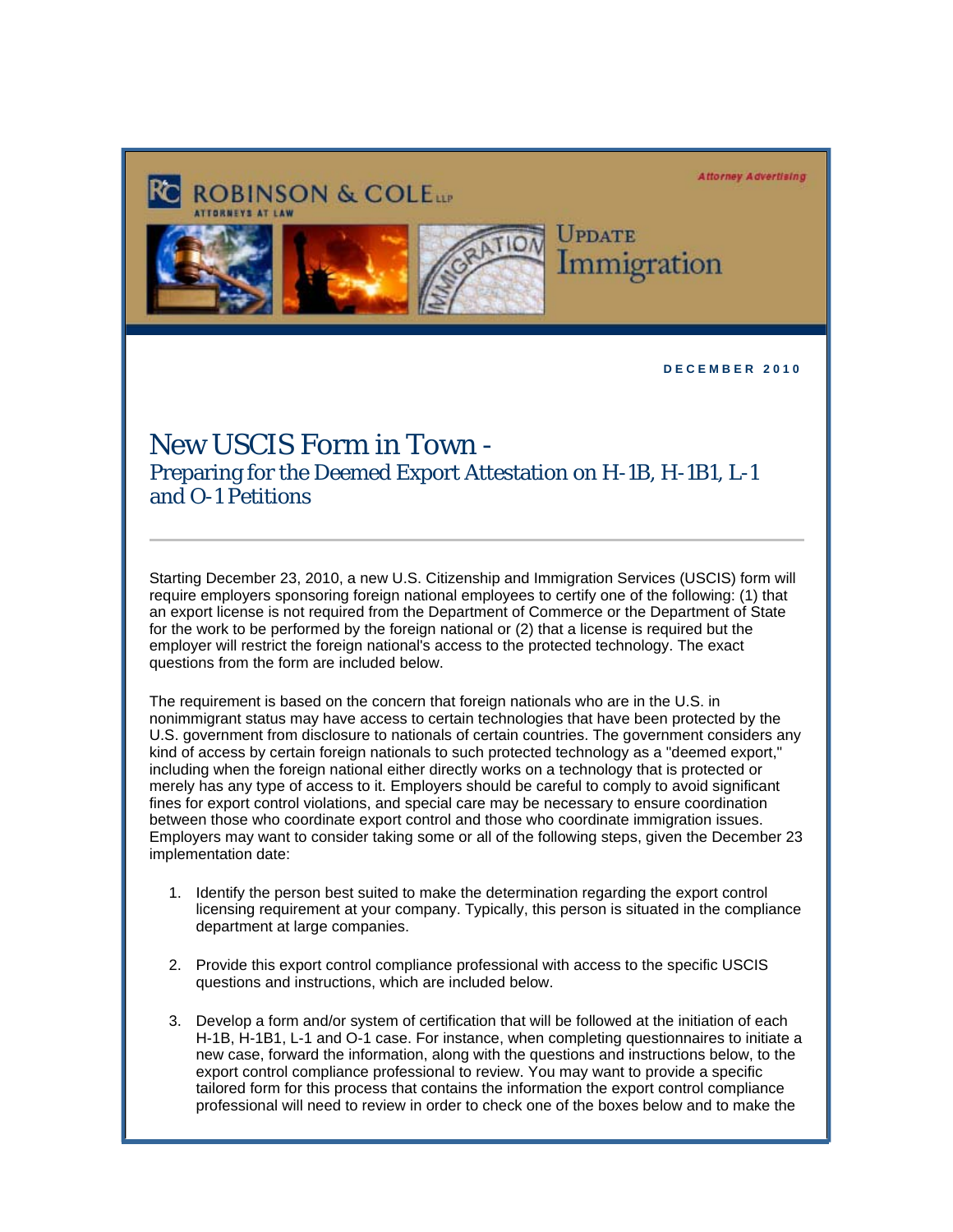certification for your file.

4. Require a written response from the export control compliance professional regarding the determination for the file, so that the immigration compliance professional will have the necessary information.

## **USCIS QUESTIONS AND INSTRUCTIONS**

#### **Check Box 1 or Box 2 as appropriate**:

With respect to the technology or technical data the petitioner will release or otherwise provide access to the beneficiary, the petitioner certifies that it has reviewed the Export Administration Regulations (EAR) and the International Traffic in Arms Regulations (ITAR) and has determined that:

#### **Box 1**

A license is not required from either U.S. Department of Commerce or the U.S. Department of State to release such technology or technical data to the foreign person; or

#### **Box 2**

A license is required from the U.S. Department of Commerce and/or the U.S. Department of State to release such technology or technical data to the beneficiary and the petitioner will prevent access to the controlled technology or technical data by the beneficiary until and unless the petitioner has received the required license or other authorization to release it to the beneficiary.

### **CERTIFICATION PERTAINING TO THE RELEASE OF CONTROLLED TECHNOLOGY OR TECHNICAL DATA TO FOREIGN PERSONS IN THE UNITED STATES**

**U.S. Export Controls on Release of Controlled Technology or Technical Data to** 

**Foreign Persons**. The Export Administration Regulations (EAR) (15 CFR Parts 770-774) and the International Traffic in Arms Regulations (ITAR) (22 CFR Parts 120-130) require U.S. persons to seek and receive authorization from the U.S. Government before releasing to foreign persons in the United States controlled technology or technical data. Under both the EAR and the ITAR, release of controlled technology or technical data to foreign persons in the United States—even by an employer—is deemed to be an export to that person's country or countries of nationality. One implication of this rule is that a U.S. company must seek and receive a license from the U.S. Government before it releases controlled technology or technical data to its nonimmigrant workers employed as H-1B, L-1 or O-1A beneficiaries.

**Requirement to Certify Compliance with U.S. Export Control Regulations**. The U.S. Government requires each company or other entity to certify that it has reviewed the EAR and ITAR and determined whether it will require a U.S. Government export license to release controlled technology or technical data to the beneficiary. If an export license is required, then the company or other entity must further certify that it will not release or otherwise provide access to controlled technology or technical data to the beneficiary until it has received from the U.S. Government the required authorization to do so. The petitioner must indicate whether or not a license is required on Page 6, Part 7 of Form I-